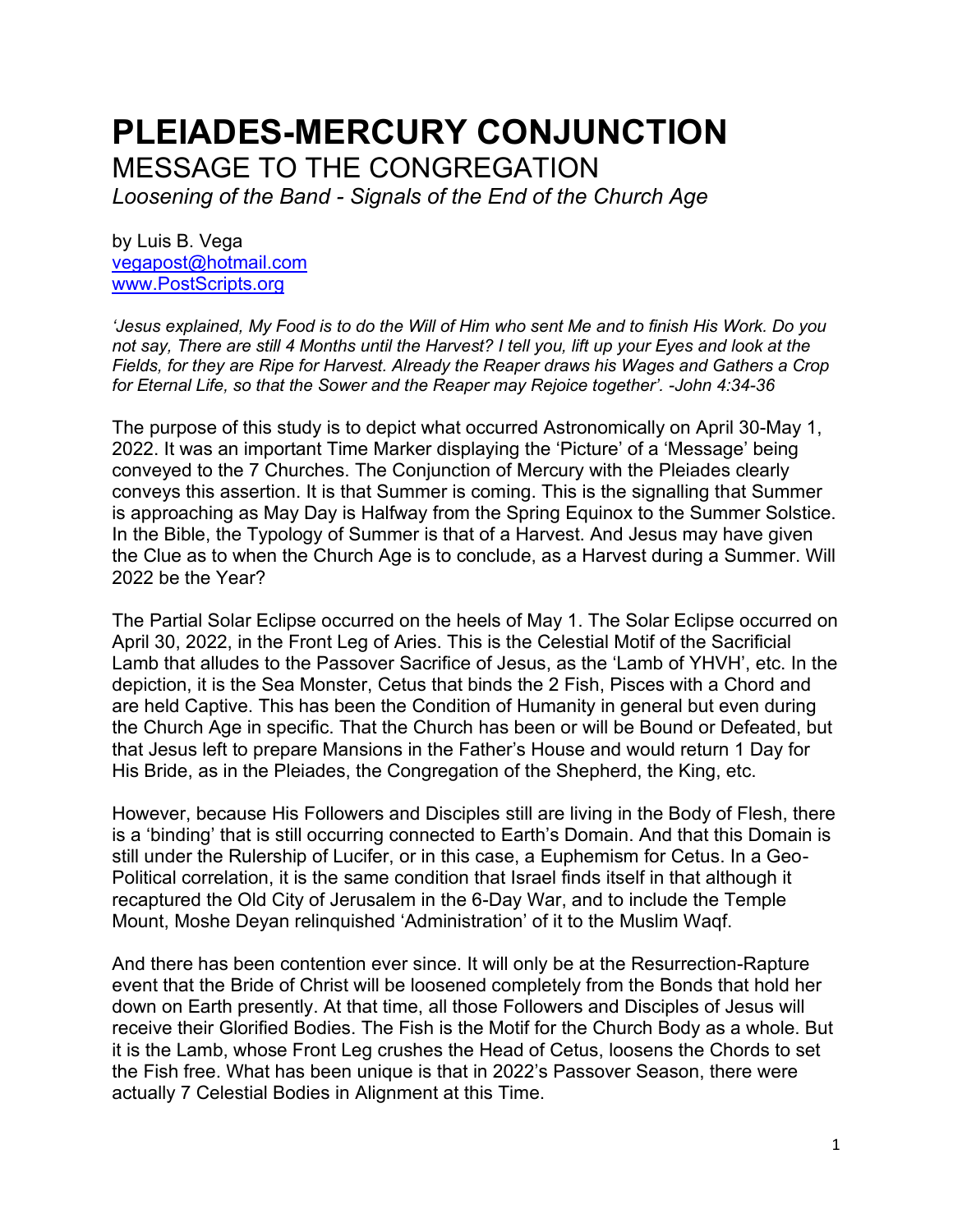## **Menorah Planets**

Neptune is way back there, behind the line and not visible. So, what one had here was a 'Menorah' Typology going on this Time. What that will mean, remains to be seen. But in other studies, one has determined that the Planets in the Solar System have their Resonance or Frequency exactly matching the Light and Sound Spectrum. This is indicated in the Color Range that starts in the Red Shift and ends in the Blue. It is Jupiter that is the corresponding Center Stem that protects the Earth from having Cataclysmic Giant Asteroid hit it.

It acts as a detractor due to its Enormous size and Gravitational Pull. The last time in recent memory that such a Planetary Alignment occurred on a Passover Season was interestingly, 11 Years ago, in 20-11. Here you have a 11-11 Correlation. Eleven is symbolic of 2 Pillars that define a 'Gate' or Portal in the Esoteric Inferences. And, as Bible Studies who study Numbers know, the Number 11, Biblically stands for Chaos, Rebellion and Judgment. Has not the Year 2022 been nothing but that?

The following is the Meaning of the Numbers 11 from BibleStudy.com. The Meaning of the Number 11is important in that it can symbolize Disorder, Chaos and Judgment. In the Bible, 11 is used 24 Times and 11th can be found 19 Times. Coming after 10 (which represents Law and Responsibility), 11 represents the opposite, which is the irresponsibility of breaking the Law, which brings Disorder and Judgment. In Genesis 11, Mankind Rebelled against GOD and built the Tower of Babel.

He Judged them by confusing their Language, resulting in Chaos. Jehoiakim, one of the Last kings over Judah, ruled for 11 Years (609 to 598 B.C.). So, what does the Planetary Alignment, the Solar Eclipse, the Conjunction of Mercury in the Pleiades along with the Comet C/2021 O3 PanSTARRS and the 'Christ Star' Conjunction of Jupiter-Venus on April 30-May1 are trying to convey? It is an amazing flurry of Celestial Sign Posts as it would appear to have the Church Body take notice of and be warned that something Prophetically Significant is about to happen. What?

After re-examining the List, one is more convinced that the Message is that 'Are there not 4 Months and then comes the Harvest? As one who reads my Research, one will realize that one believes in the Double Count of how Shavuot is the Feast of Weeks, but not Pentecost. Pentecost is the 50 Days that is supposed to be counted thereafter. And that being the case, the Summer Wheat Harvest must occur in a mid-July timeframe. This would be corroborated from the Passover Season, on every Year. The Question has always been, what year?

But now that such Celestial Signs have been 'Semaphored' to the World, it strongly suggests that it is pointing to watch this coming Summer. Why? Consider that the whole point of May Day or Beltane is that Summer is coming soon. And thus, that the Church Body should likewise be on High Alert for this coming Summer Wheat Harvest Timeframe. One is not dogmatic about it if the Rapture does not occur, but as to the Timing of the Year, what has been different in comparison to past Years is that the Understanding of the Sabbath Cycle Patterns corroborate that 2022 is a Terminal Year.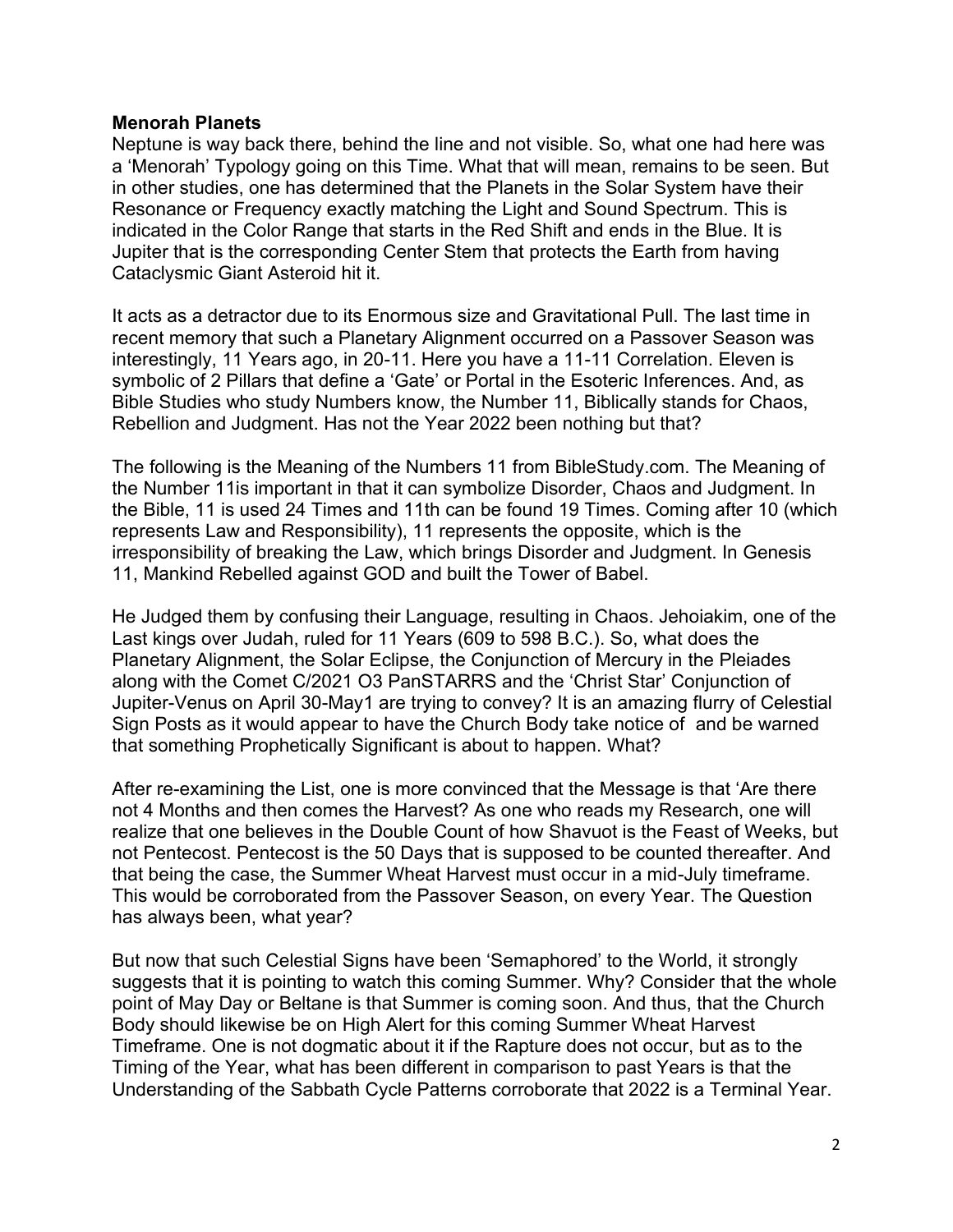# **2022: Terminal Year?**

What is also particular to note about the Comet that also conjoined the Pleiades at this Time. Comet C/2021 O3 PanSTARRS was discovered on July 26, 2021. Sabine Vlaming of Sabine Shares noted that this was another Clue perhaps as the Number 7 for July and Number 26 for the Day, being 726 corresponds to the Strong's Number for the Rapture, Harpazó. Coincidence? Perhaps.

Thus, could the 'Message' being given to the 7 Churches as a Metaphor for the Conjunction of Mercury at the Pleiades on May Day, having also occurred along with a Solar Eclipse and Christ Star, Jupiter-Venus Conjunction suggest a Timing Countdown? 'Are there not 4 Months and then comes the Harvest'?

It is believed Jesus said this just before Passover, within the 1st Month of Nisan. So, 4 Months from Passover. Thus, July of 2022 is a very High Watch Time in one's Estimation. But as a qualifier, that True Pentecost will be around the 99th Day from the Sabbath 'After the Morrow', due to the Double Count.

## *Months: 1=April, 2=May, 3=June, 4=July*

Note that the Number 4 in Hebrew is associated with Dalet or a Door. This is why 2022 could very well be the Year of the Philadelphian Door, which has been narrowed down due to the Sabbatical Cycle Count. It is a 70-Year Period Countdown since Israel was 'Re-Born'. But the Count has to be from 1952. It is not based on 1948. Why not? Prophetic Time is set and synced to the Sabbath Cycles.

The Year 1952, is following the 4-Year Probation Pattern of the Unfaithful Fig Tree. The Birth Year 1948 was Year '0'. In 1949, Israel was still at War and only then Signed the Armistice that delineated its Borders, internationally. In 1950, Israel was still absorbing Mass Immigration and only then situating the Farming Communal Kibbutzim.

It was then in 1951 that they Planted their 1st Crop. And thus in 1952, was the 1st Crop Harvested, in their Summer. If this be the case and the Theory is Valid and True, then 2015 was a Shemitah Year and thus, makes 2022 a Terminal Year. This narrows down the Year then that the Resurrection-Rapture could occur or would have to. It means that indeed, there has been a 7-Year Countdown since 2015 to suggest that the next subsequent Sabbath Cycle could very well be then Daniel's 70th Week of Years.

## *1952 + 70 Year = 2022 (Fall 2022 to Fall 2029)*

But this then, would have to necessitate the Rapture to occur beforehand. If it would be in July, then it could be enough Time for a Gap to occur to have the 3rd Temple constructed. As it has been reported, it is now all pre-fabricated. It will not take Months but Weeks to assemble. It would also give enough time for a Transition to the Luciferian New World Order or Reset as all indicators point to the Fall as being a Turning Point, of no return. Gas, Oil, Food, War, Moral, Aliens…it seems they are all converging in the Fall. And just in time to have the AntiChrist debut to provide a 'Solution' to the Chaos they have implicated upon Humanity. It has been a Set-Up, not a Re-Set.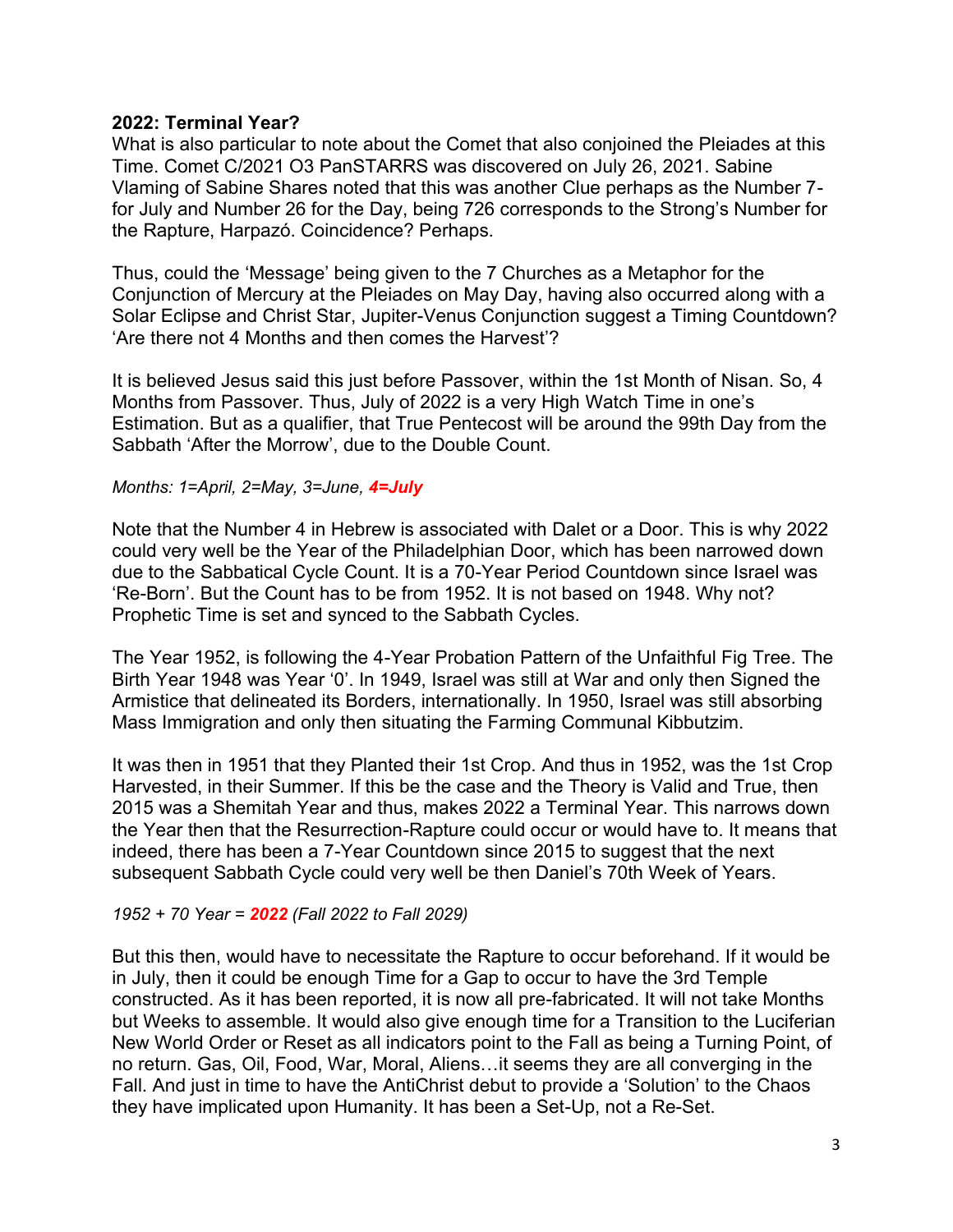Consider this Math Factor also. From a Historical Reference Point in Israel's Timeline, the Last Passover Year that Israel performed on the Temple Mount was in 70 AD. As that is when the Temple and Altar were destroyed. No Official Daily Sacrifices have ever been made since, Until the Daily Sacrifices will again. This event is what will Commemorate the Re-Building of the 3rd Temple. This event is what starts the Tribulation Period -Day Countdown. Consider that the World has just passed the Passover of 2022, then realize the following calculus reflecting '1952'.

# *2022 – 70 AD = 1,952 Years out*

Interesting, is how this Year Coefficient to 1952, appears to confirm the Sabbath Cycle countdown from 1952 that results in a 70-Year Countdown. Again, 1952 was a Shemitah Year in Israel, Prophetically although not officially of course. But, perhaps, this is the 'Correct Count'. And as mentioned before, the 70th Year Anniversary of Israel's Independence occurred in 2018. This, by the way, was the Year that the Temple Altar was re-Dedicated, although many saw that event as being illegitimate, etc. Nonetheless, if one then also applies the Parable of the Unfaithful Fig Tree, there is that 4-Year Probationary Timeframe.

# *2018 + 4 Year Probation = 2022*

So, the World, Israel and the Church Body shall see what comes of this July Window, at least from ones' Calculations. Passover is a Time of Protection, Covering, Transformation to Liberation and New Paths. May it continue to be that for the Bride of Christ until She comes to the Summer Wheat Harvest. The Passover Meal will be completed in the Kingdom, for sure. But the Rapture is contingent upon the Orders of the Resurrection. That is why the Rapture, in one's estimation cannot occur on a Passover.

As to the possible Meaning of what the Passover Planetary Alignment of the 7 Celestial Bodies were about and now the Jupiter-Venus Conjunction and Pleiades-Mercury + Comet Conjunction? One is just seeking to ascertain the possible Clues and trying to 'Connect the Dots' or the Stars in this case. What is amazing about the May 15 Blood Moon is that it occurs, as it is known, the day after Israel starts its 74th Year Anniversary. And, that the 4-Year Probationary Period of the Parable of the Unfruitful Fig Tree is up or has expired. So, a 'chopping-down' of sorts is to occur. And is not what the Tribulation Period is all about, concerning Israel? And the Blood Moon occurs in the Claws of Scorpio, as if the Enemy now has Israel in its 'Death Grip'.

War is coming to Israel, etc., as in Isaiah 17 and Psalm 83 to follow. What is also unique about May 15, is that it is officially the Start of the Wheat Harvest, that is the Early Summer Type in Israel. See video below. It is to conclude in mid-July, the 15th, some 60 Days later. Now, those who read one's Articles know that there is that July 23 or 723 Date that one believes might be Prophetically Significant. Not sure, but that is when one has calculated the 99th Day occurs and corresponds to the Golden Calf incident at Sinai. And how one believes that it is when True Pentecost was. Thus, from July 15, to the 23 is just 7 Days, excluding End Date. So perhaps a 7-Day Countdown like Noah?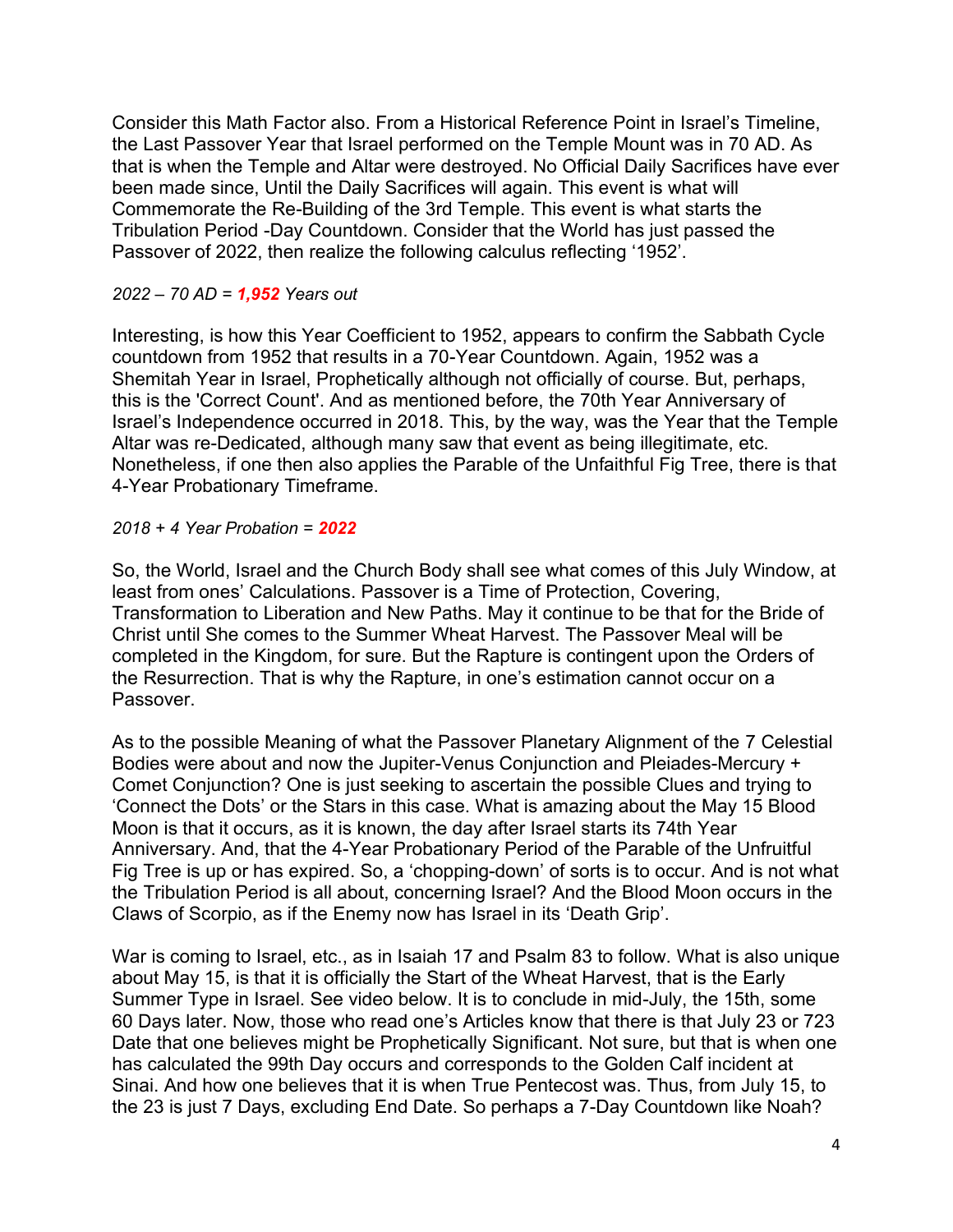But in meditating on these amazing Planetary Alignments, Conjunctions, Comets, Pleiades, oh my…one is more convinced of the Message. To reiterate, it goes then something like this. You have at the Center Stage, on the Canvas, the Pleiades. It is known that it is a Metaphor for the 7 Churches of Asia, the Church Body, the Congregation in Taurus. Then the Planet Mercury comes to conjoin it. One knows that it is a Metaphor for being the Messager of the Gods. So, Christ is sending a Message to the Church. What is that? The Rapture.

So happened that on May 1, 2022 the Comet C/2021 O3 PanSTARRS that was discovered last year, on July 26 has then the Strong's Rapture Number, 726 that denotes 'Harpazo', the Rapture. Thus one would call it the 'Rapture Comet'. When? The Clue is found in where the Comet is pointing to. In this case, were the Partial Solar Eclipse occurred in Aries. So, at this same time when the flurry of Conjunctions occurred in the Pleiades, on the other side of the Sky, there was the Jupiter-Venus Conjunction, the Christ Star, on April 30-May 1. This was then May Day or Beltane. It inferred the halfway Time Marker, announcing the coming and anticipation of Summer.

This is the Clue, to be looking for the Rapture to occur then during the Summer, perhaps. May Day is a Commemoration to look forward to that time of the Harvest in the Summer. This Jupiter-Venus Conjunction also occurred during the same time that the Partial Solar Eclipse occurred in South America, in the Sign of Aries. Aries is the Lamb that lets loose the Bond that Cetus has on the 2 Fish of Pisces. It is another Metaphor for the Church, etc. So, in other words, one would say that Christ has sent a Message to the 7 Churches, is that the Rapture is coming, to be anticipated in the Summer as the Conjunction occurred on May Day.

The Message was that the Solar Eclipse that occurred in the Sign of Lamb is about to loosen the Bonds of this World and its Monster. The Solar Eclipse is also connected to its pair, the Blood Moon on May 15. It starts the Summer Early Wheat Harvest that will end in mid-July. This is what one would surmise is the 'Message', given the Celestial Clues and Evidence pertaining to the Sun, Moon and Stars, at this Point in Time. One can be wrong but it is going to be a very High Watch Time until then. Here below in the End Notes is a Link to a Chart, how the Planets are construed to the Order of Frequency or Resonance as they were Spoken into Existence by the Creator.

Their very Orbits of each Planet corresponds, thus to their Sound, Light and Color. It follows the Visible Light Spectrum; from Red to Blue and from Solid to Gas. And in the Middle? There is Jupiter, as the Servant Stem of the Menorah Typology of the Planets. The Depiction is from the Vantage Point of Earth and excludes the Sun and the Moon. It gives one a Perspective of how Jesus, like Jupiter Protects the Earth, etc. And if one remembers back in 1994, on the 9th of Av, the Comet Shoemaker-Levy broke-up and hit Jupiter. That was 28 Year Ago or exactly 4 Sabbath Cycles of 7 Years. Remember that 4 is the Dalet that signifies a 'Door'. Will the Rapture Door finally open in 2022? In July perhaps if it is this Year?

 $\mathcal{L}_\text{max}$  , where  $\mathcal{L}_\text{max}$  , we have the set of  $\mathcal{L}_\text{max}$